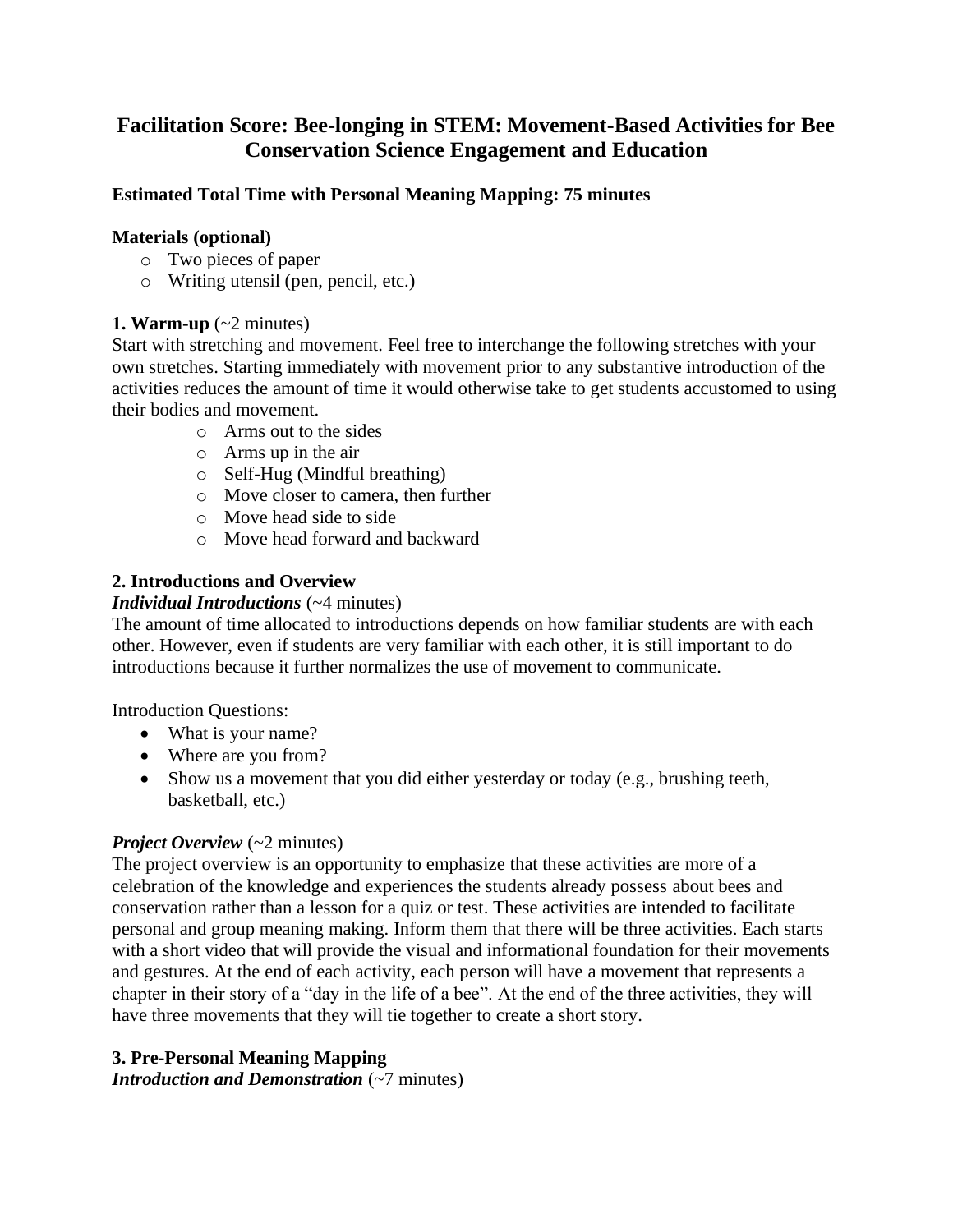Personal meaning mapping is one possible evaluation metric for this program. Personal meaning mapping a.k.a. brain mapping allows students to visualize their "trains of thought" on a given topic. This can include personal experiences, questions, images, concepts, emotions, etc. If you decide to use personal meaning mapping, it is best to have two phases: one before the program and one afterward. Doing so can help give you insight into what students took away from the series of activities. Personal meaning mapping (PMM) is a more holistic evaluation tool than quizzes in that there is no specific expectation of what knowledge a student has or will gain. Instead, it is an opportunity to witness the unique learning processes each student has.

The following is an outline of a script that you can adapt for your own use: "The first thing we will do is to try to better understand what personal meaning you associate with the term "bee conservation". To do that, we will be doing what is called personal meaning mapping or sometimes brain mapping. This is what you'll need your first blank piece of paper for. As an example, here is one about an entirely different concept. This doesn't have anything to do with the bee conservation; it's just an example of the kind of thing we are looking for."

[Facilitator: show example PMM point out target word; linked concepts; examples of second and third order concepts included & links between concepts. Share screen and walk through the process. Below is an example of a PMM, but feel free to create your own.]



"What I would like you to do is to add to the term "bee conservation" that you will have written in the center of your paper any experiences, ideas, words, images, questions, or feelings that come to mind when you see this phrase. You can add anything that you prefer."

#### **\*Zoom: Put in chat\***

Just some of the things you can include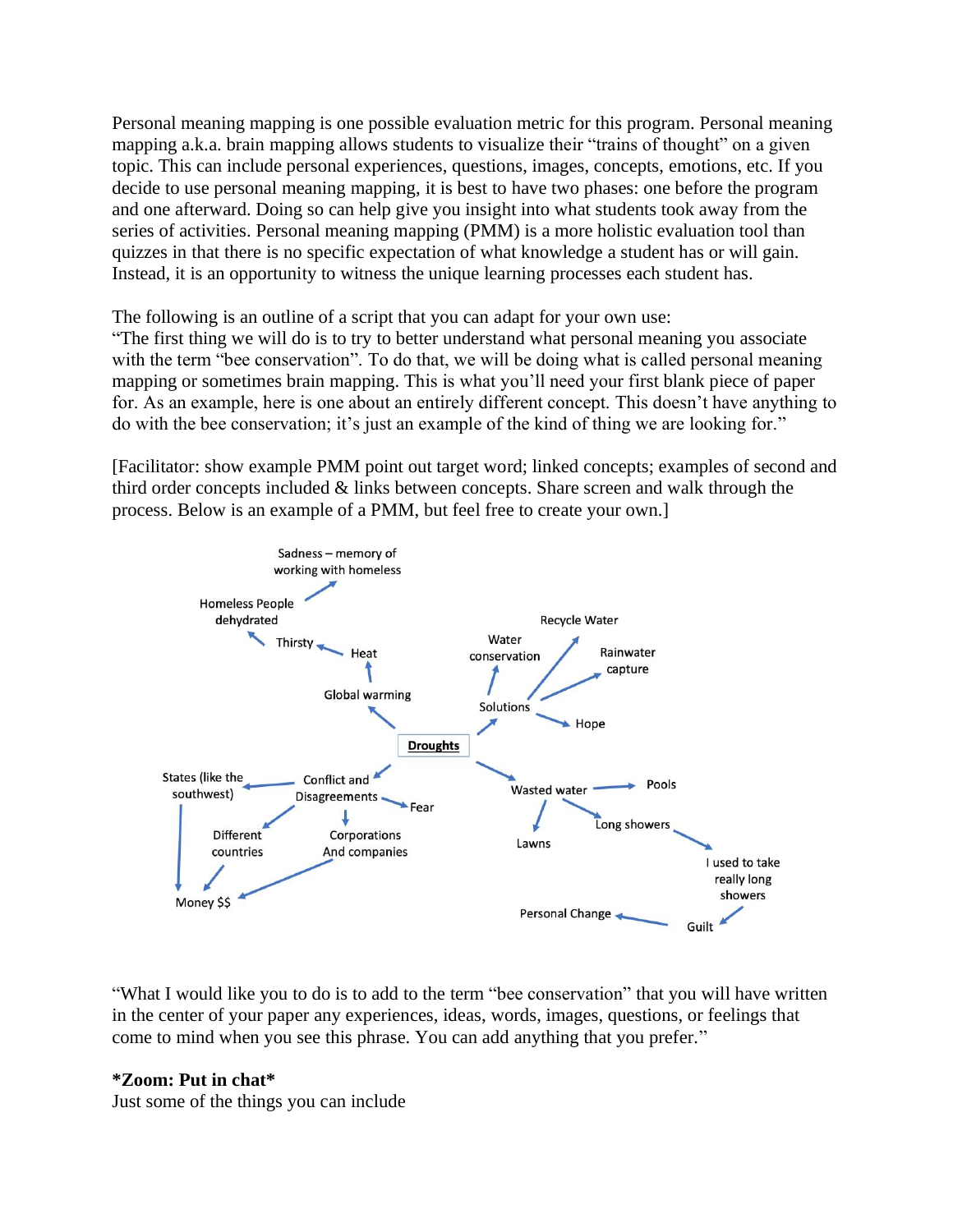-experiences -ideas -words -images -questions -feelings -pop culture (movies, songs, art, etc.)

"There are no right or wrong answers as we are just interested in seeing what you associate with this term and to show any links you can think of between the ideas that you include. We are particularly interested in the connections that you see and think about between different ideas, so be sure to use lines to show those connections. OK before you start do you have any questions about what you need to do?"

### *Their Turn* (~6 minutes)

"Please turn off your cameras while you work on your personal meaning map. I'll give you a notice when you have 1 minute left and then I'll turn the music off once the time is up and please turn your camera back on when you're done so I know who's done."

**Music:** You may find it helpful to play music during quiet work times for the personal meaning mapping to continue to engage students while their cameras are off.

# **A Day in the Life of a Bee Activities (Steps 4-6)**

If you have time, you can have students talk about their initial meaning maps. Otherwise, have them set those to the side and begin the activities.

#### **4. Waggle Dance** (~10 minutes)

- o Play full video: [Watch Video](https://www.youtube.com/watch?v=2p5-NAWE5Lk&ab_channel=RahikArrife) (~3 minutes)
	- Ask students to pay specially attention to the way the bees move, interact, and communicate with each other.
- o Once video is over, have students get the attention of their fellow classmates with movement just as the bees would do prior to their waggle dance.
- o Have student's do the waggle dance with index finger while imagining their finger is a bee.
	- $\blacksquare$ Both index fingers. Have students decide whether the two bees represented by their fingers like each other. Their movements should differ depending on their answer.
	- Back to one while fluctuating between fast waggles and slow waggles  $\blacksquare$
- o Waggle Dance with full hand
	- Have everyone make a square with hand waggle
	- **Figure** Freestyle shapes with hand waggle
		- Ask group to guess a shape 1-2 people are making
- o Freestyle waggle dance
	- $\blacksquare$  Have students use any part of their bodies or even full body "whatever feels" natural"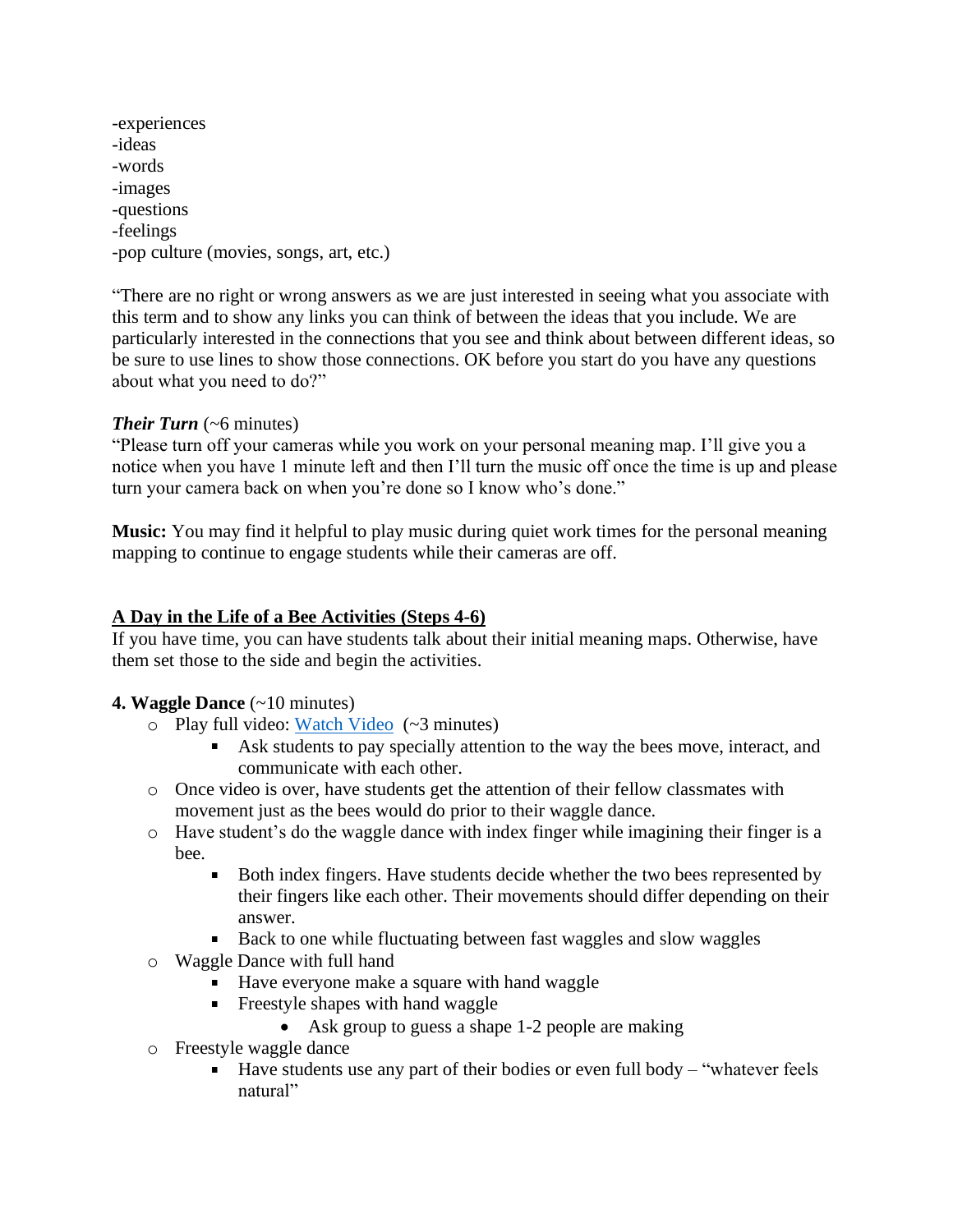**\*First Movement of their Personal Storyline\***: Instruct students to come up with a movement or gesture that represents something that they are passionate about whether that is an action, person, place, thing, etc. Allow them to share with the group if they'd like. Then instruct them to remember this movement because they will be asked to recall it at the end.

# **5. Busy Bees** (~12 minutes)

- o [Watch Video](https://www.youtube.com/watch?v=9ePic3dtykk) ~ **2 minutes and 30 seconds** (Start video at 1:00)
	- Have students pay special attention to the different jobs bees have and the different stages of their lives. You will put the following list in the zoom chat after the video to help remind them of the different jobs mentioned.

# **\*Zoom: Put in chat\***

**-**build cells

- -tend to queen
- -store honey
- -forage
- -pollinate
- -guard the nest
- -feed the drones
- -maintain cleanliness
	- Start everyone with same job build hexagonal cells with their fingers or hands
		- o Make the cells faster and then slower
		- o Bigger and smaller cells
		- o Different shape cells
	- Each participant picks their own job from the list above
		- Have group guess what jobs 1-2 people are engaging in
			- o Ask that person why they picked the movements and job they did
		- Have group think about how each job is important for each other
			- o Use two people as examples e.g., why does someone need to guard the nest while someone else forages?
			- o Break out room: share movements and answer the above question based on the jobs represented

**\*Second Movement of their Personal Storyline\*:** Have students return to their movement for their job and tell them to remember it as the second part of their dance storyline.

# **6. Imagining Possible Futures** (~25 minutes)

- o [Watch Video](https://www.youtube.com/watch?v=VSYgDssQUtA) ~ **6 minutes** (Start at 2:00 and end at 8:00)
	- $\mathbf{u}$  . Have participants pay special attention to the following topics: bee diversity, extinction, and conservation. Also have them keep note of different factors that can either help or hurt bee populations.
- o Introduce the two possible futures: extinction of wild bees and conservation of bees
	- Future #1: extinction of wild bees